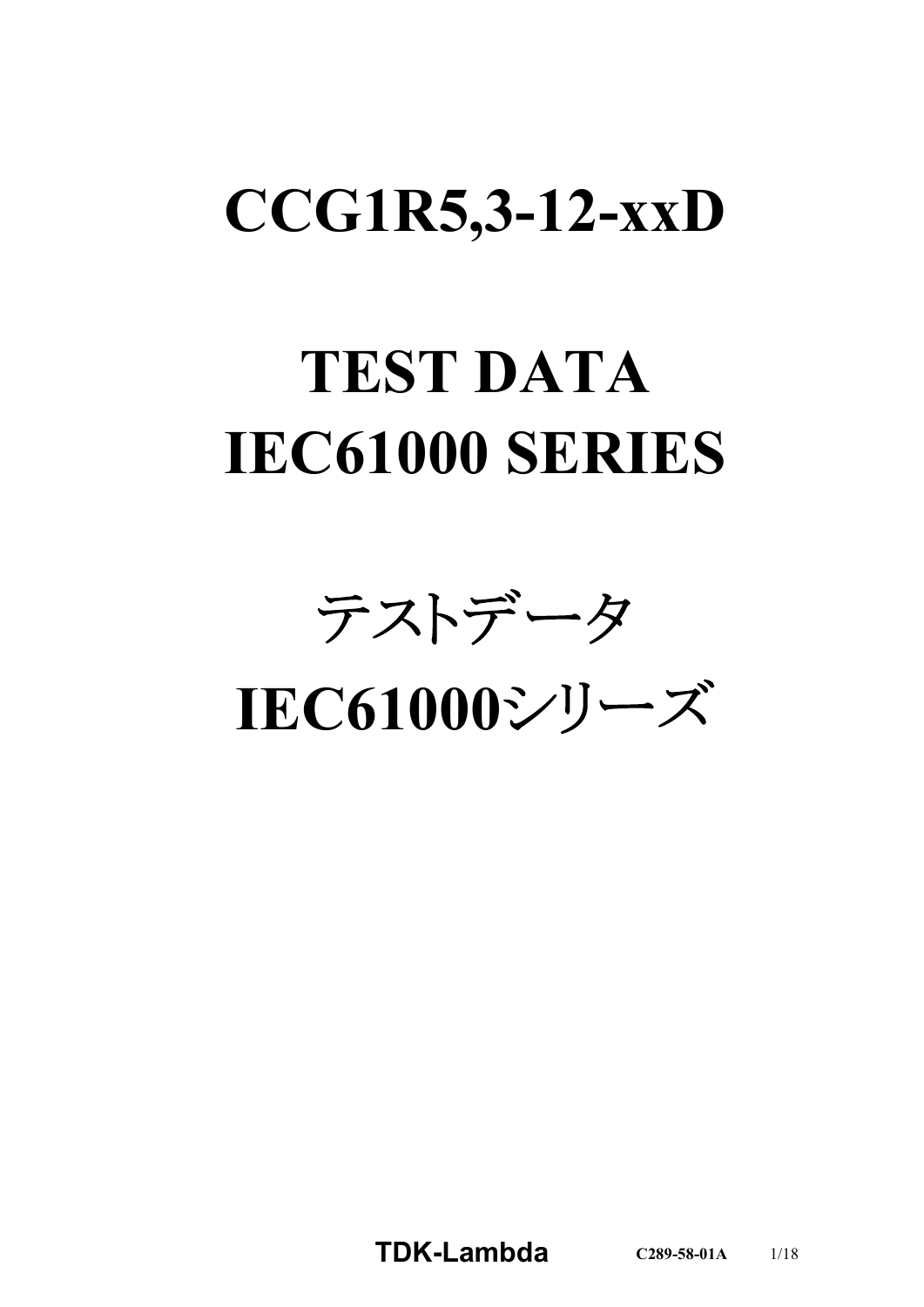#### *RWS 50B-600B Series* **CCG1R5,3-12-xxD**

# **INDEX**

|    |                                                                                       | <b>PAGE</b>   |
|----|---------------------------------------------------------------------------------------|---------------|
|    | 1. イミュニティ試験結果サマリ ……………………………………………………………                                              | $\mathcal{R}$ |
|    | Summary of Immunity Test Results                                                      |               |
| 2. | 静電気放電イミュニティ試験 …………………………………………………………… 4                                               |               |
|    | Electrostatic Discharge Immunity Test (IEC61000-4-2)                                  |               |
| 3. | 放射性無線周波数電磁界イミュニティ試験 ………………………………………………… 6                                             |               |
|    | Radiated, Radio-Frequency, Electromagnetic Field Immunity Test (IEC61000-4-3)         |               |
|    | 4. 電気的ファーストトランジェントバーストイミュニティ試験 …………………………………… 8                                       |               |
|    | Electrical Fast Transient / Burst Immunity Test (IEC61000-4-4)                        |               |
|    | 5. サージイミュニティ試験 ………………………………………………………………                                               | 12            |
|    | Surge Immunity Test (IEC61000-4-5)                                                    |               |
| 6. | 伝導性無線周波数電磁界イミュニティ試験 ………………………………………………                                                | 14            |
|    | Conducted Disturbances, Induced by Radio-Frequency Field Immunity Test (IEC61000-4-6) |               |
| 7. | 電力周波数磁界イミュニティ試験 ………………………………………………………                                                 | 17            |
|    | Power Frequency Magnetic Field Immunity Test (IEC61000-4-8)                           |               |

使用記号 Terminology Used

|       | +Vin …… + 入力端子                | $+$ Input Terminal             |
|-------|-------------------------------|--------------------------------|
|       | -Vin …… 入力端子                  | - Input Terminal               |
|       | RC ••••••• リモートON/OFFコントロール端子 | Remote ON/OFF Control Terminal |
|       | +Vout $\cdots \cdots$ + 出力端子  | $+$ Output Terminal            |
|       | -Vout ……. 出力端子                | - Output Terminal              |
|       | COM …… 共通グラウンド端子              | Common GND Terminal            |
|       | FG …… フレームグラウンド               | Frame GND                      |
| $\pm$ | •••••• 接地                     | Earth                          |

※ CCG1R5-12-xxDは、CCG3-12-xxDとほぼ同等な特性を示します。

従いまして、一部試験ではCCG3-12-xxDの試験データにて代用しております。 また、当社標準測定条件における結果であり、参考値としてお考え願います。 CCG1R5-12-xxD have nearly the same characteristic as CCG3-12-xxD data. Therefore, Some data is substituted with CCG3-12-xxD data. Test results are reference data based on our standard measurement condition.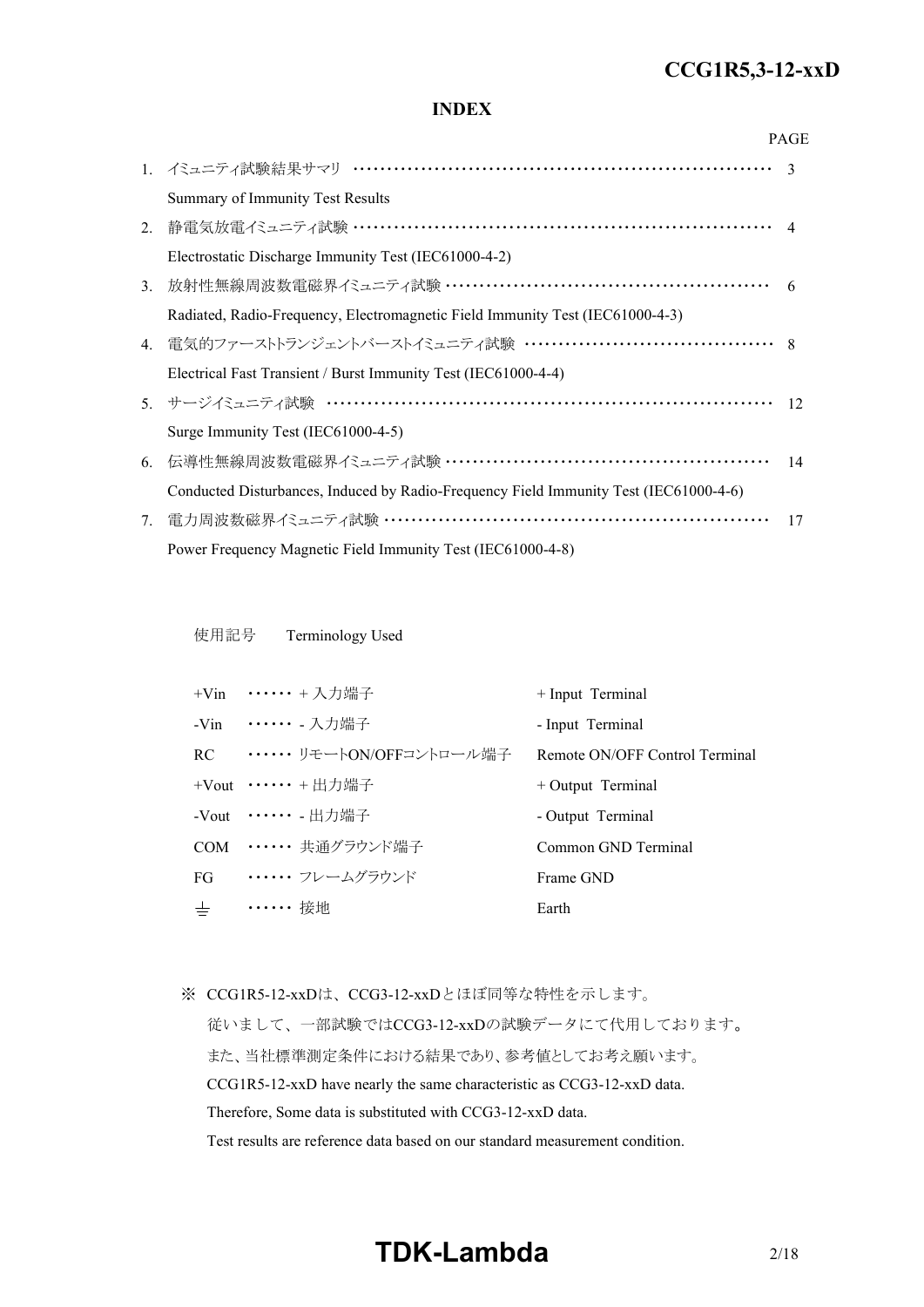# **1.** イミュニティ試験結果サマリ **Summary of Immunity Test Results**

# **MODEL : CCG1R5-12-xxD, CCG3-12-xxD**

| 項目<br>Item                                                                                       | 規格<br>Standard | 試験レベル<br><b>Test Level</b>                                      | 判定基準<br>Criterion<br>Level | 結果<br>Result |
|--------------------------------------------------------------------------------------------------|----------------|-----------------------------------------------------------------|----------------------------|--------------|
| 静電気放電イミュニティ試験<br>Electrostatic Discharge Immunity Test                                           | IEC61000-4-2   | Level 3<br>Air Discharge 8kV                                    | <sub>B</sub>               | <b>PASS</b>  |
| 放射性無線周波数電磁界イミュニティ試験<br>Radiated, Radio-Frequency,<br>Electromagnetic Field Immunity Test         | IEC61000-4-3   | Level 2<br>$3V/m(1.4-6.0GHz)$<br>Level 3<br>$10V/m(80-1000MHz)$ | $\mathsf{A}$               | <b>PASS</b>  |
| 電気的ファーストトランジェント<br>バーストイミュニティ試験<br>Electrical Fast Transient / Burst Immunity Test               | IEC61000-4-4   | Level 4<br>Input Port 4kV<br>Output Port 4kV<br>Signal Port 2kV | B                          | <b>PASS</b>  |
| サージイミュニティ試験<br><b>Surge Immunity Test</b>                                                        | IEC61000-4-5   | Level 3<br>Normal Mode 2kV                                      | <sub>B</sub>               | <b>PASS</b>  |
| 伝導性無線周波数電磁界イミュニティ試験<br>Conducted Disturbances,<br>Induced by Radio-Frequency Field Immunity Test | IEC61000-4-6   | Level 3<br>10V(150kHz-80MHz)                                    | $\mathsf{A}$               | <b>PASS</b>  |
| 電力周波数磁界イミュニティ試験<br>Power Frequency Magnetic Field Immunity Test                                  | IEC61000-4-8   | Level 4<br>30A/m(50H, 60Hz)                                     | $\mathsf{A}$               | <b>PASS</b>  |

試験条件の詳細は、各テストページを参照してください。 Refer to the test condition section for further details.

# 判定基準A

Criterion Level A

- 1. 試験中、5%を超える出力電圧の変動のない事
	- The regulation of output voltage must not exceed 5% of initial value during test.
- 2. 試験後の出力電圧は初期値から変動していない事
	- The output voltage must be within the regulation of specification after the test.
- 3. 発煙・発火のない事 Smoke and fire are not allowed.

## 判定基準B

## Criterion Level B

- 1. 入力再投入を必要とする一時的な機能低下のない事
	- Must not have temporary function degradation that requires input restart.
- 2. 試験後の出力電圧は初期値から変動していない事
- The output voltage must be within the regulation of specification after the test. 3. 発煙・発火のない事
	- Smoke and fire are not allowed.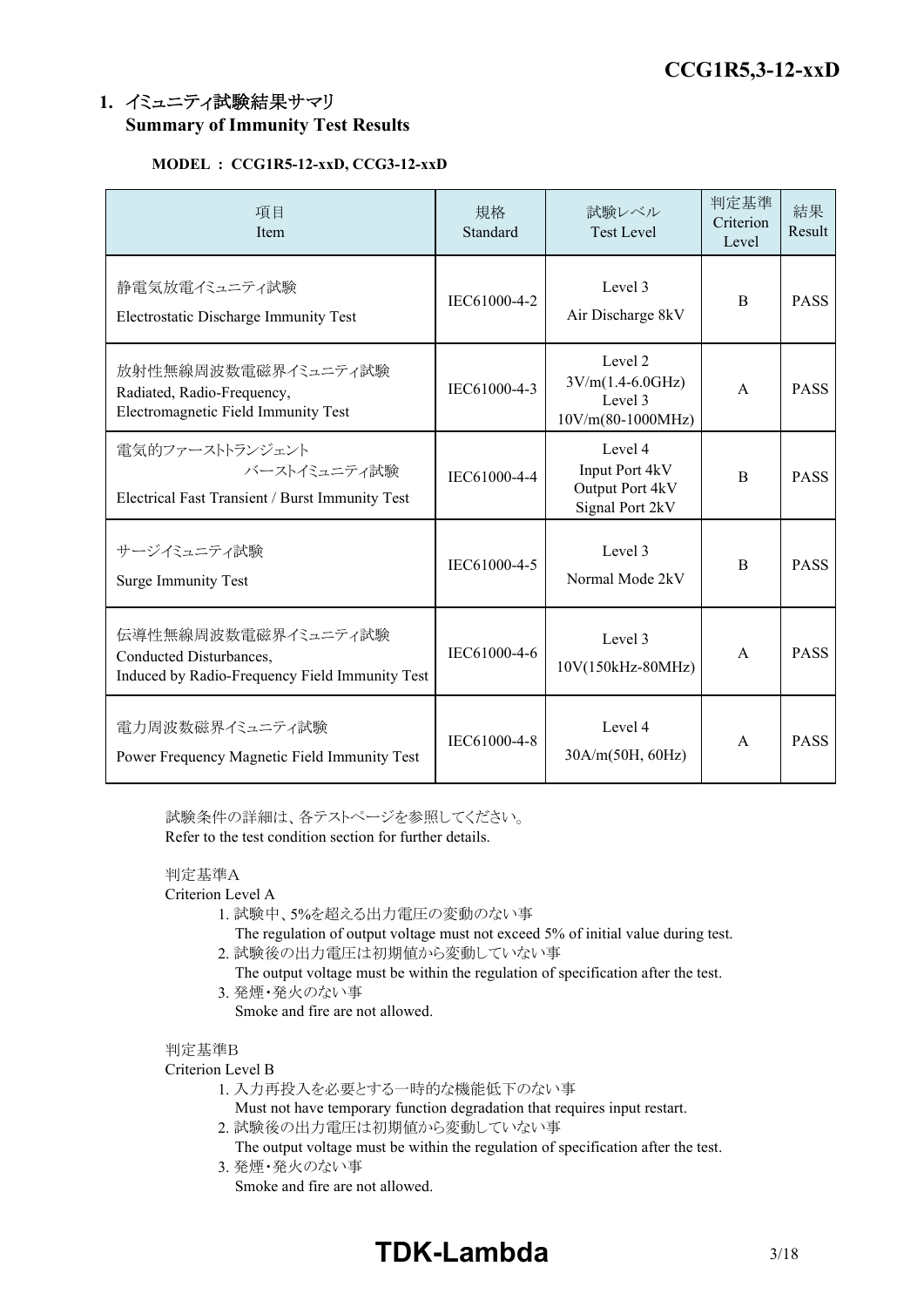# **2.** 静電気放電イミュニティ試験 **Electrostatic Discharge Immunity Test (IEC61000-4-2)**

# **MODEL : CCG3-12-xxD**

※CCG1R5-12-xxDはCCG3-12-xxDと同様の回路と機構の為、CCG3-12-xxDのデータで代用しております CCG1R5-12-xxD is the same circuit and mechanical structure as CCG3-12-xxD, data is substituted with CCG3-12-xxD data.

# **(1)** 使用計測器 **Equipment Used** • 静電気試験機 : ESS-S3011/GT-30R (Noise Laboratory) Electrostatic Discharge Simulator • 放電抵抗 7330Ω Discharge Resistance • 静電容量 | 150pF Capacitance

# **(2)** 供試品台数 **The number of D.U.T. (Device Under Test)**

| • $CCG3-12-15D$ | : $1 \oplus (1 \text{ unit})$ |
|-----------------|-------------------------------|
|-----------------|-------------------------------|

## **(3)** 試験条件 **Test Conditions**

| • 試験電圧                     | : 気中放電 8kV                           |
|----------------------------|--------------------------------------|
| Test Voltage               | Air Discharge 8kV                    |
| • 極性                       | $: +,-$                              |
| Polarity                   |                                      |
| • 試験回数                     | : $10 \Box$                          |
| Number of Tests            | 10 times                             |
| • 放電間隔                     | :>1秒                                 |
| Discharge Interval         | $>1$ second                          |
| • 周囲温度                     | $: 25^{\circ}C$                      |
| <b>Ambient Temperature</b> |                                      |
| ・入力電圧                      | : 12VDC                              |
| Input Voltage              |                                      |
| • 出力電圧                     | : 定格                                 |
| Output Voltage             | Rated                                |
| • 出力電流                     | : CCG3-12-15D $0A, 0.1A(0\%, 100\%)$ |
| <b>Output Current</b>      |                                      |

# **(4)** 試験方法及び印加箇所 **Test Method and Device Test Point**

• 放電ガンを用いて各入出力端子に気中放電する Apply the Electrostatic Discharge to each Input and Output Terminal by Air Discharge.



# **TDK-Lambda** 4/18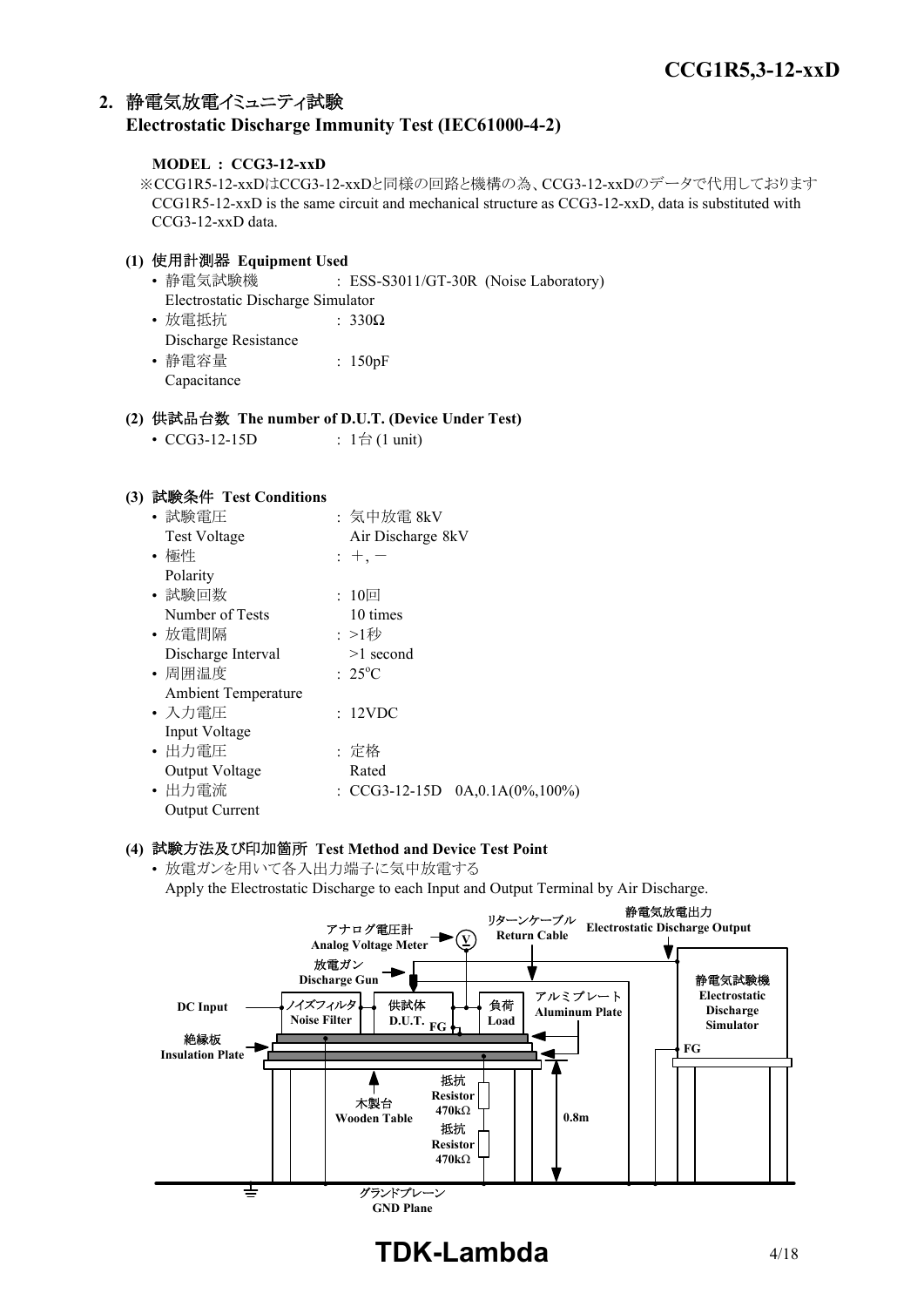

• 電解コンデンサ (C1) : 25V 100µF Electrolytic Capacitor (ELXZ250ELL101MFB5D, Nippon Chemi-Con) • セラミックコンデンサ (C2, C3) : 25V 10μF Ceramic Capacitor (C3216X7R1E106K, TDK) • セラミックコンデンサ (C4) : 2kV 1000pF Ceramic Capacitor (C4520X7R3D102K, TDK) • セラミックコンデンサ (C5, C6) : 25V 10μF Ceramic Capacitor (C3216X7R1E106K, TDK) • セラミックコンデンサ (C7, C8) : 630V 470pF Ceramic Capacitor (C3216C0G2J471J, TDK) • ヒューズ (F1) : 3.15A Fuse (DC86V11CT 3.15A, SOC)

## **(6)** 判定条件 **Acceptable Conditions**

1.入力再投入を必要とする一時的な機能低下のない事 Must not have temporary function degradation that requires input restart. 2.試験後の出力電圧は初期値から変動していない事

The output voltage must be within the regulation of specification after the test. 3.発煙・発火のない事

Smoke and fire are not allowed.

| 気中放電<br>Air Discharge | $CCG3-12-15D$     |
|-----------------------|-------------------|
| 8kV                   | 合格<br><b>PASS</b> |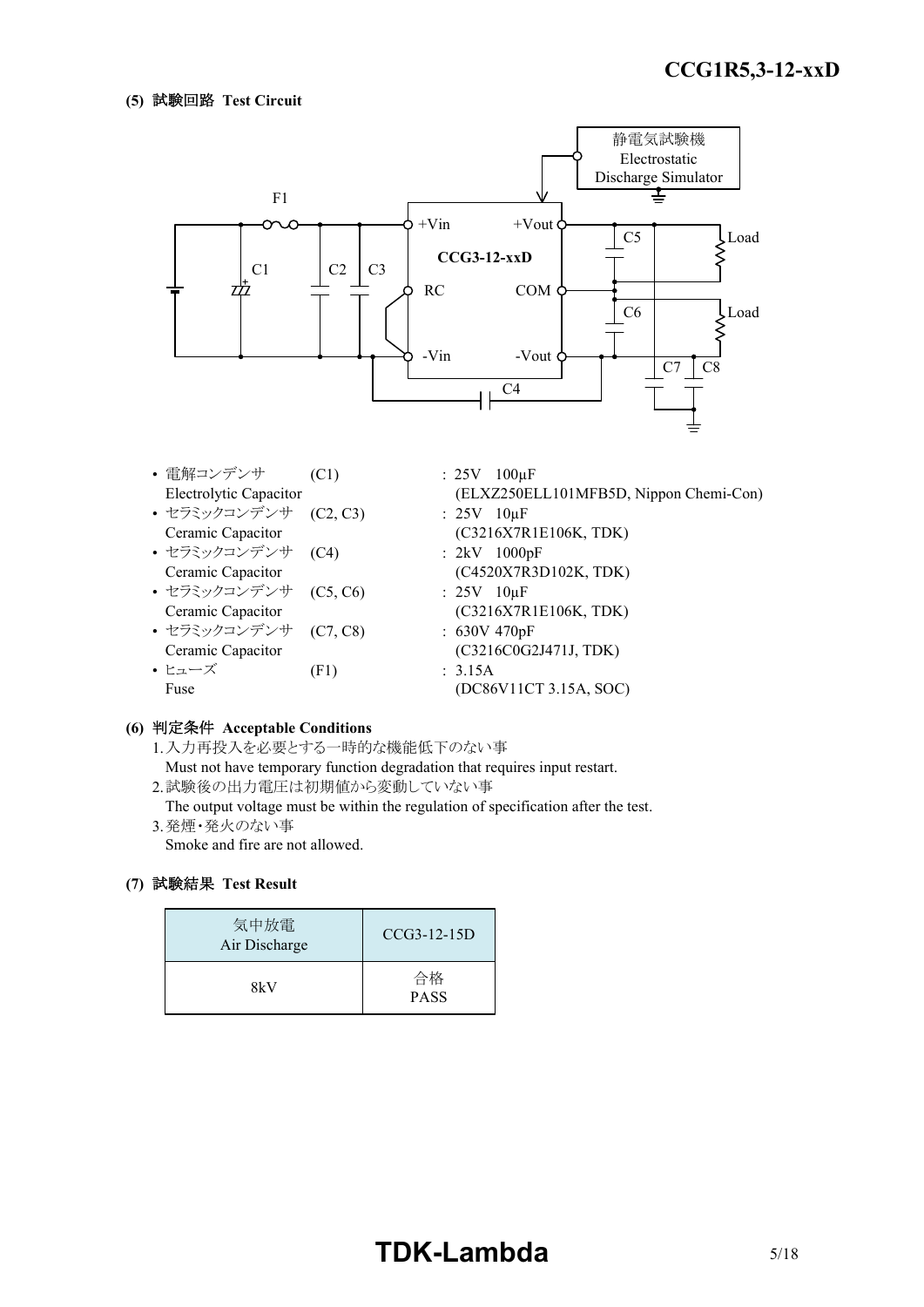# **3.** 放射性無線周波数電磁界イミュニティ試験

# **Radiated, Radio-Frequency, Electromagnetic Field Immunity Test (IEC61000-4-3)**

# **MODEL : CCG3-12-xxD** ※CCG1R5-12-xxDはCCG3-12-xxDと同様の回路と機構の為、CCG3-12-xxDのデータで代用しております CCG1R5-12-xxD is the same circuit and mechanical structure as CCG3-12-xxD, data is substituted with CCG3-12-xxD data. **(1)** 使用計測器 **Equipment Used** • シグナルジェネレータ : N5181A (Agilent Technologies) Signal Generator • パワーアンプシステム : BBA150-BC500, BBA150-D110/E100 (ROHDE&SCHWARZ) Power Amplifier System • アンテナ : VULP9118E (Schwarzbeck), 3117 (ETS Lindgren) Antenna **(2)** 供試品台数 **The Number of D.U.T (Device Under Test)** •  $CCG3-12-15D$  :  $1 \oplus (1 \text{ unit})$ **(3)** 試験条件 **Test Conditions** • 電磁界周波数 : 80~1000MHz, 1.4~6.0GHz Electromagnetic Frequency

| Electromagnetic Frequency  |                                            |
|----------------------------|--------------------------------------------|
| • 放射電磁界強度                  | : $10V/m(80~1000MHz)$ , $3V/m(1.4~6.0GHz)$ |
| Radiation Field Strength   |                                            |
| • スイープコンディション              | : 1.0%ステップ,0.5秒保持                          |
| Sweep Condition            | $1.0\%$ step up, 0.5 seconds hold          |
| • 振幅変調                     | : 80%, 1kHz                                |
| Amplitude Modulated        |                                            |
| ・偏波                        | :水平, 垂直                                    |
| Wave Angle                 | Horizontal and Vertical                    |
| • 試験方向                     | : 上下, 左右, 前後                               |
| Test Angle                 | Top/Bottom, Both Sides, Front/Back         |
| • 距離                       | : 3.0m                                     |
| Distance                   |                                            |
| • 周囲温度                     | $: 25^{\circ}C$                            |
| <b>Ambient Temperature</b> |                                            |
| ・入力電圧                      | : 12VDC                                    |
| Input Voltage              |                                            |
| • 出力電圧                     | : 定格                                       |
| Output Voltage             | Rated                                      |
| • 出力電流                     | : $CCG3-12-15D$ $0.1A(100%)$               |
| <b>Output Current</b>      |                                            |

## **(4)** 試験方法 **Test Method**

供試体に向け、アンテナから規定の無線周波数電磁界を放射する Apply the specified Radio Frequency Electromagnetic Field from Antenna to DUT.

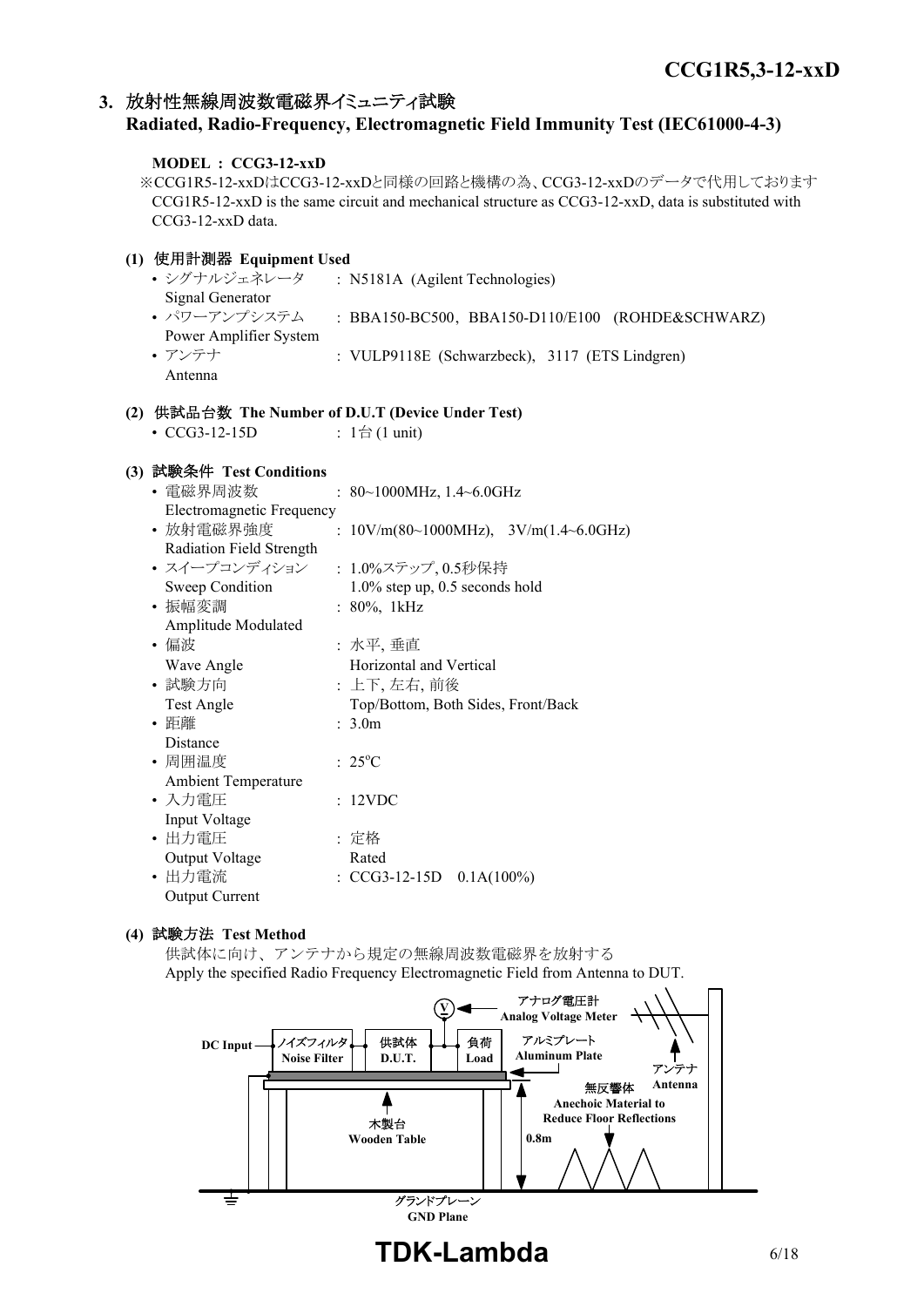# **(5)** 試験回路 **Test Circuit**



(6) 判定条件 Acceptable Conditions

1.試験中、5%を超える出力電圧の変動のない事 The regulation of output voltage must not exceed 5% of initial value during test. 2.試験後の出力電圧は初期値から変動していない事

The output voltage must be within the regulation of specification after the test. 3.発煙・発火のない事

Smoke and fire are not allowed.

| 電磁界周波数<br>Electromagnetic Frequency | 放射電磁界強度<br>Radiation Field Strength | CCG3-12-15D       |
|-------------------------------------|-------------------------------------|-------------------|
| $80 \sim 1000 MHz$                  | 10V/m                               | 合格<br><b>PASS</b> |
| $1.4 \sim 6.0$ GHz                  | 3V/m                                | 合格<br><b>PASS</b> |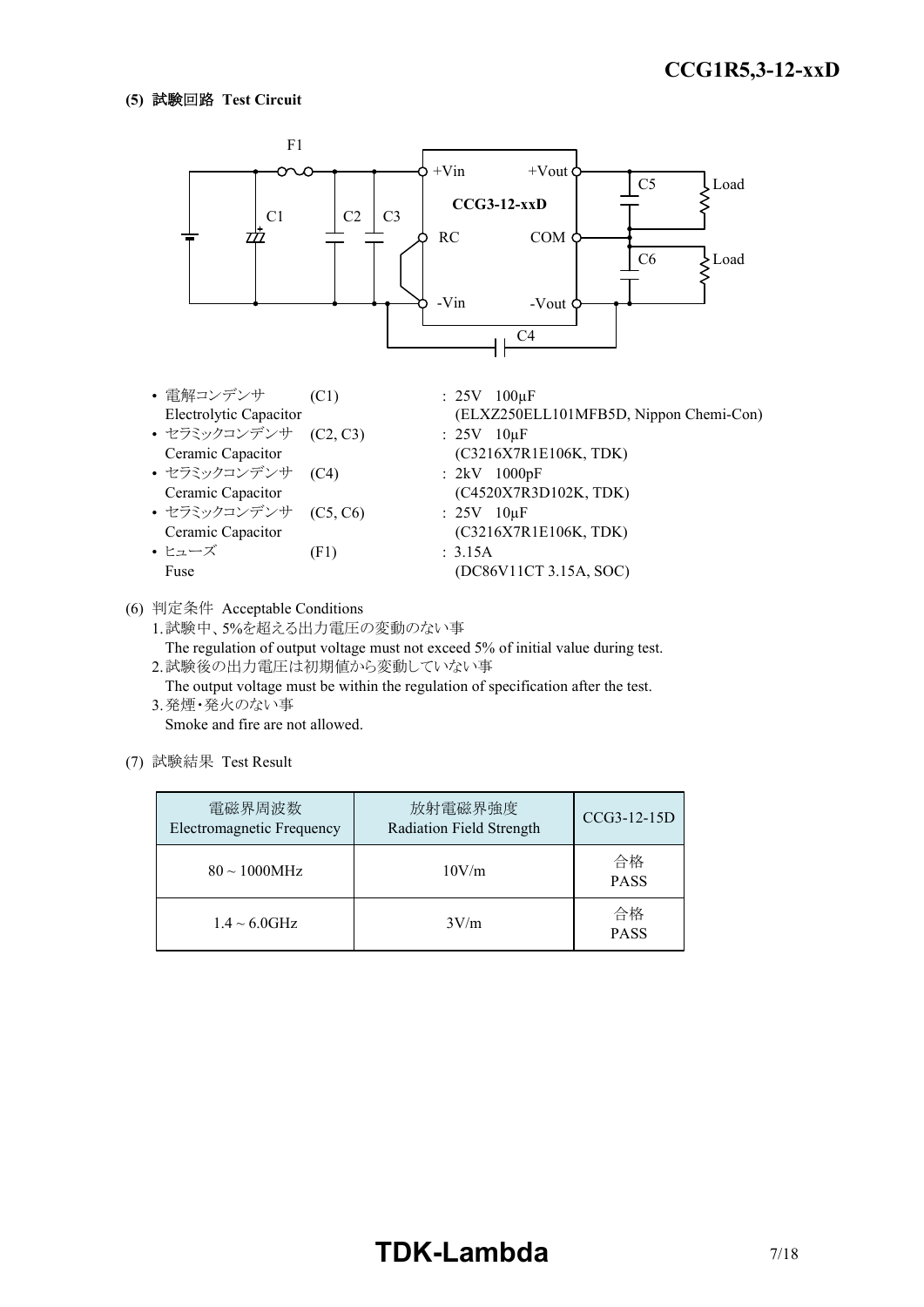# **4.** 電気的ファーストトランジェントバーストイミュニティ試験 **Electrical Fast Transient / Burst Immunity Test (IEC61000-4-4)**

#### **MODEL : CCG1R5-12-xxD, CCG3-12-xxD**

| (1) 使用計測器 Equipment Used |                                   |
|--------------------------|-----------------------------------|
| • EFT/B発生器               | : FNS-AX3-B50B (Noise Laboratory) |
| EFT/B Generator          |                                   |
| • カップリングクランプ             | : 15-00001A (Noise Laboratory)    |
| Coupling Clamp           |                                   |

#### **(2)** 供試品台数 **The Number of D.U.T. (Device Under Test)**

| • $CCG1R5-12-15D$   | : $1 \oplus (1 \text{ unit})$ |
|---------------------|-------------------------------|
| $\cdot$ CCG3-12-15D | : $1 \oplus (1 \text{ unit})$ |

#### **(3)** 試験条件 **Test Conditions**

| • 試験電圧                | : 入力ポート4kV,          | 出力ポート4kV, 信号ポート2kV                      |                 |
|-----------------------|----------------------|-----------------------------------------|-----------------|
| <b>Test Voltage</b>   | Input Port 4kV,      | Output Port 4kV, Signal Port 2kV        |                 |
| • バースト期間              | $: 15$ msec          | • パルス周波数                                | : 100kHz        |
| <b>Burst Time</b>     |                      | Pulse Frequency                         |                 |
| • パルス個数               | : 75 <sub>pres</sub> | • バースト周期                                | $: 300$ msec    |
| Number of Pulse       |                      | <b>Burst Cycle</b>                      |                 |
| • 極性                  | $: +,-$              | • 試験時間                                  | : $1/2$         |
| Polarity              |                      | <b>Test Duration</b>                    | 1 minute        |
| • 試験回数                | : 1回                 | • 周囲温度                                  | $: 25^{\circ}C$ |
| Number of Tests       | 1 time               | <b>Ambient Temperature</b>              |                 |
| • 入力電圧                | : 12VDC              | • 出力電圧                                  | : 定格            |
| Input Voltage         |                      | Output Voltage                          | Rated           |
| • 出力電流                |                      | : CCG1R5-12-15D $0A, 0.05A(0\%, 100\%)$ |                 |
| <b>Output Current</b> | $CCG3-12-15D$        | $0A, 0.1A(0\%, 100\%)$                  |                 |

## **(4)** 試験方法及び印加箇所 **Test Method and Device Test Point**

A. 入力ポート(+Vin、-Vin)に規定のバースト・ノイズをコモンモードで印加する Apply the specified Burst Noise to the Input Ports (+Vin, -Vin) with Common Mode.



**TDK-Lambda** 8/18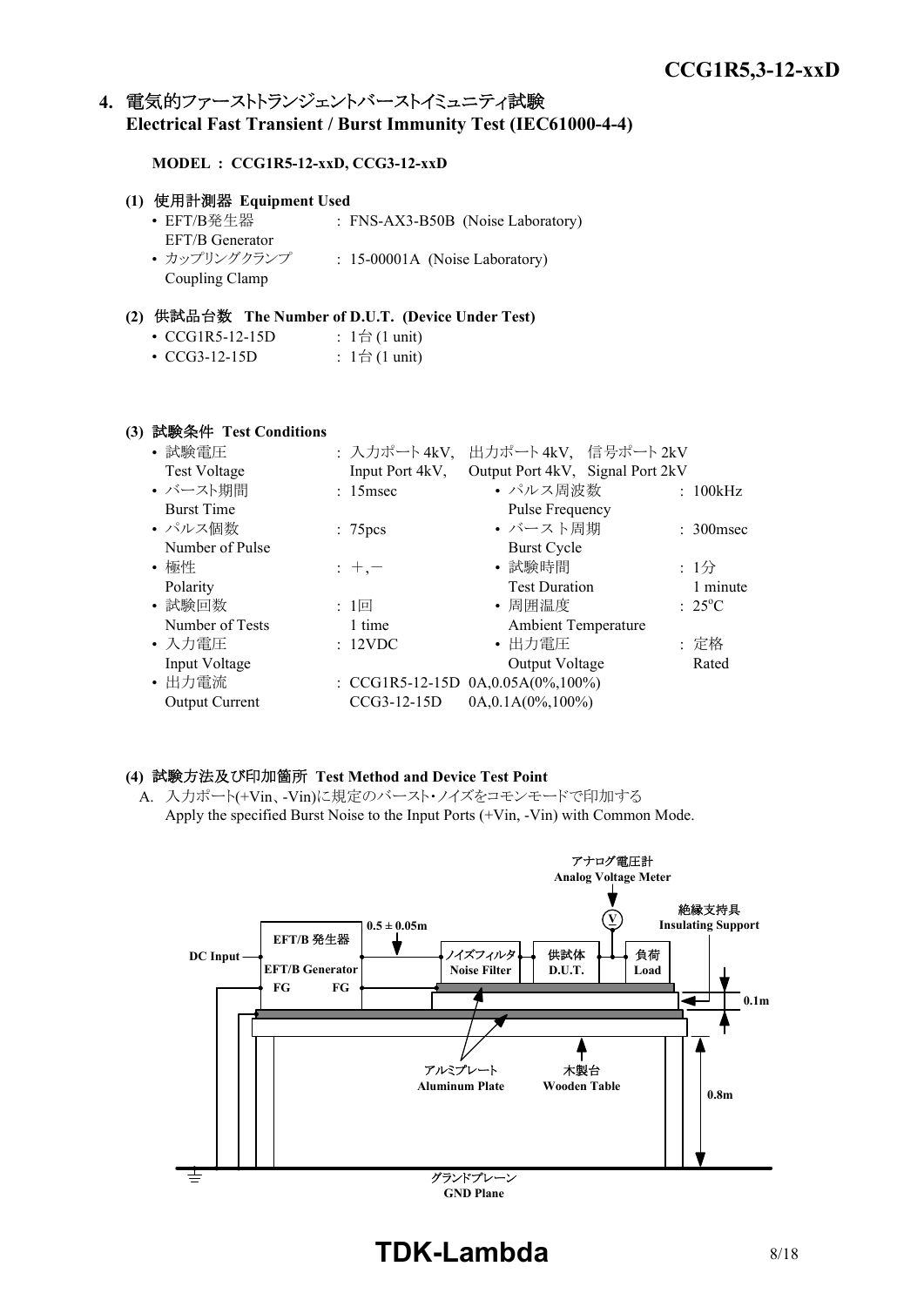B. 出力ポート(+Vo、-Vo)に規定のバースト・ノイズをコモンモードで印加する Apply the specified Burst Noise to the Output Ports (+Vo, -Vo) with Common Mode.



C. 信号ポート(RC, -Vin)に規定のバースト・ノイズをコモンモードで印加する Apply the specified Burst Noise to the Signal Ports(RC, -Vin) with Common Mode.



# **TDK-Lambda** 9/18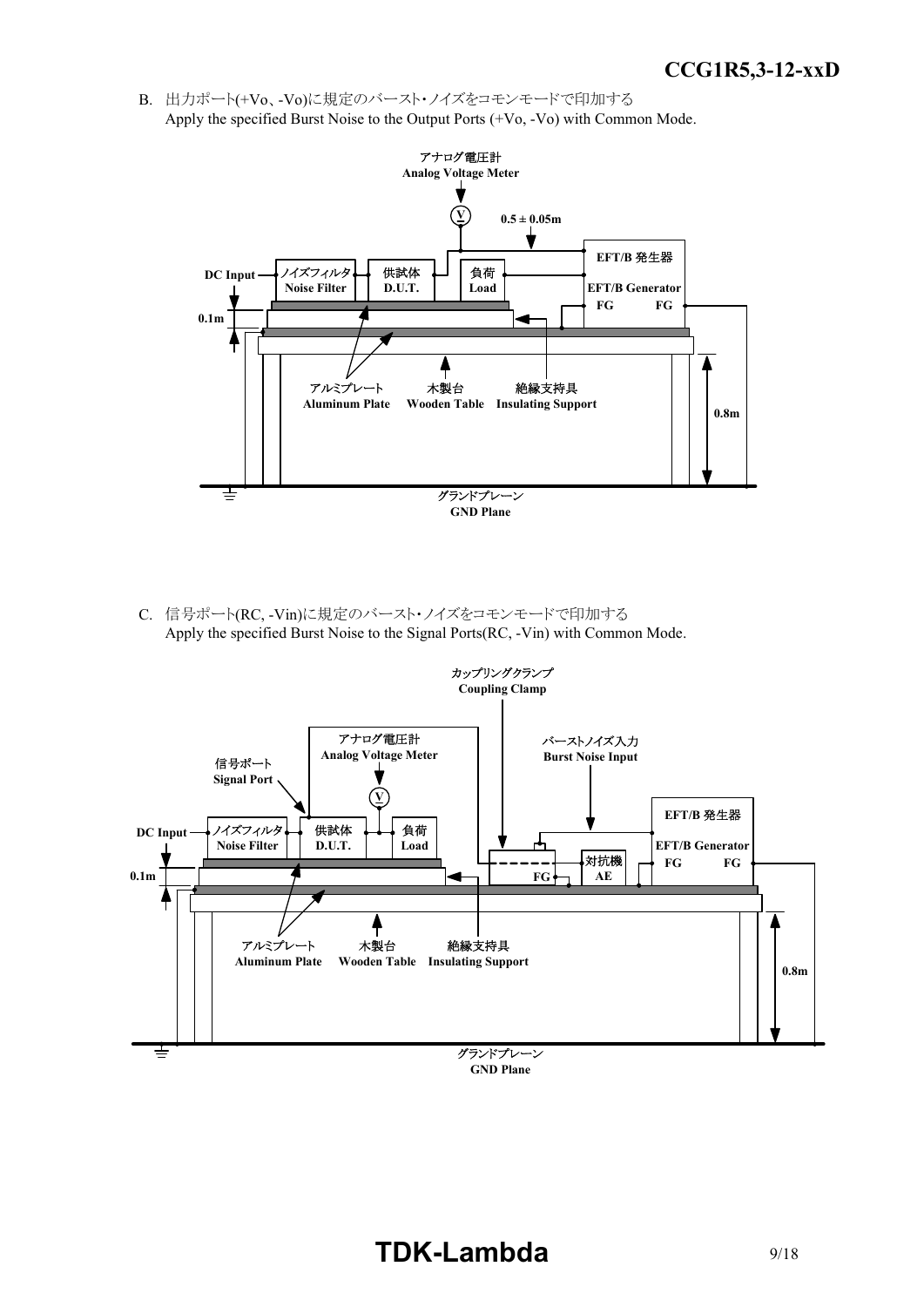- **(5)** 試験回路 **Test Circuit**
	- A. 入力ポート Input Port



B. 出力ポート Output Port



C. 信号ポート Signal Port

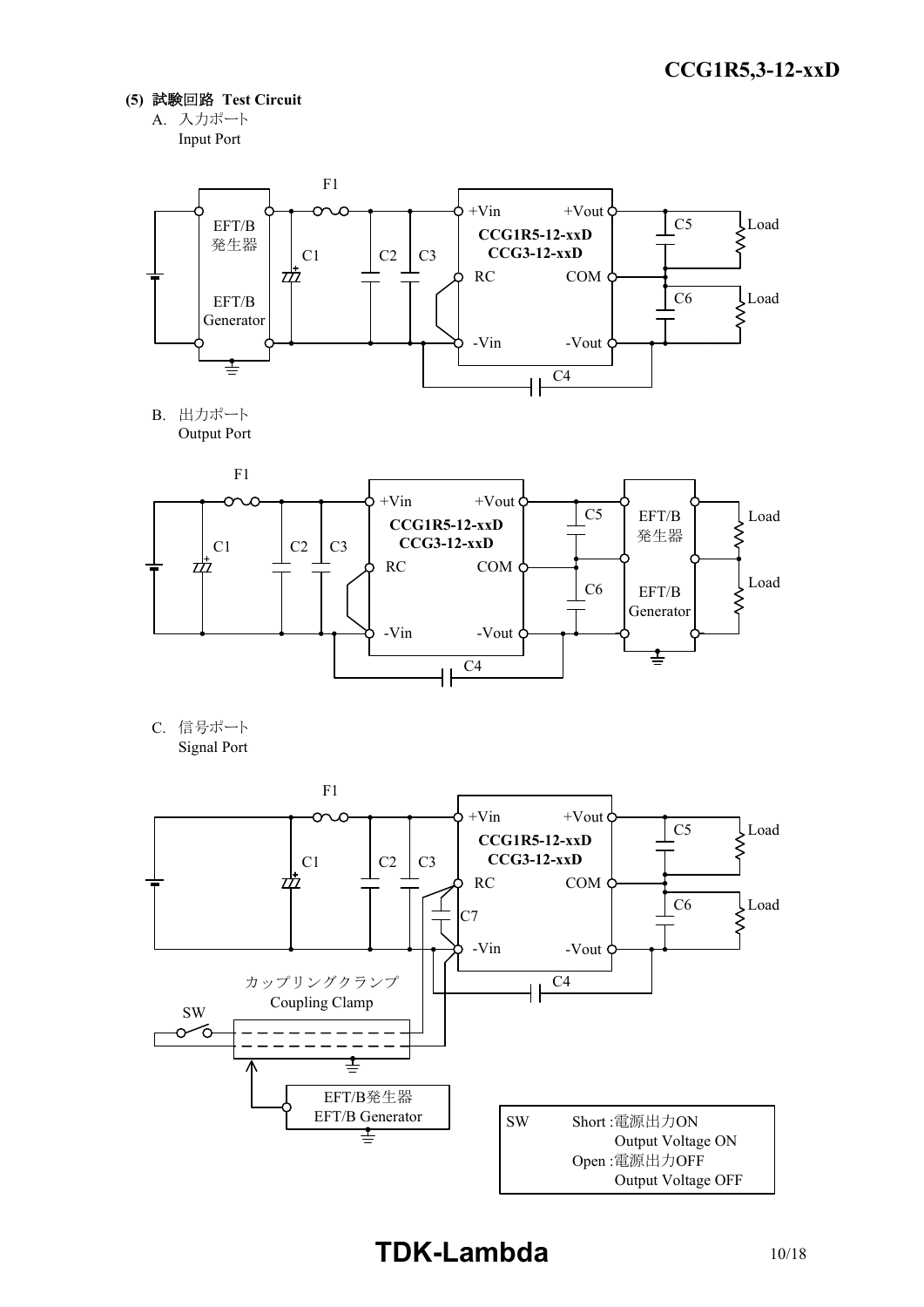| • 電解コンデンサ<br>Electrolytic Capacitor | (C1) |                  | $CCG1R5 : 25V 47\mu F$<br>(ELXZ250ELL470MFB5D, Nippon Chemi-Con) |
|-------------------------------------|------|------------------|------------------------------------------------------------------|
|                                     |      | CCG <sub>3</sub> | : $25V$ 100 $\mu$ F                                              |
|                                     |      |                  | (ELXZ250ELL101MFB5D, Nippon Chemi-Con)                           |
| • セラミックコンデンサ (C2, C3)               |      |                  | $: 25V$ 10 $\mu$ F                                               |
| Ceramic Capacitor                   |      |                  | (C3216X7R1E106K, TDK)                                            |
| • セラミックコンデンサ (C4)                   |      |                  | $: 2kV$ 1000pF                                                   |
| Ceramic Capacitor                   |      |                  | (C4520X7R3D102K, TDK)                                            |
| • セラミックコンデンサ (C5, C6)               |      |                  | $: 25V$ 10 $\mu$ F                                               |
| Ceramic Capacitor                   |      |                  | (C3216X7R1E106K, TDK)                                            |
| • セラミックコンデンサ                        | (C7) |                  | $:50V$ 220pF                                                     |
| Ceramic Capacitor                   |      |                  | (C1005C0G1H221J, TDK)                                            |
| • ヒューズ                              | (F1) |                  | : 3.15A                                                          |
| Fuse                                |      |                  | (DC86V11CT 3.15A, SOC)                                           |

# **(6)** 判定条件 **Acceptable Conditions**

- 1.入力再投入を必要とする一時的な機能低下のない事 Must not have temporary function degradation that requires input restart.
- 2.試験後の出力電圧は初期値から変動していない事
- The output voltage must be within the regulation of specification after the test. 3.発煙・発火のない事 Smoke and fire are not allowed.

# **(7)** 試験結果 **Test Result**

| 試験箇所<br><b>Test Port</b>                | 試験電圧<br>Test Voltage | CCG1R5-12-15D     | $CCG3-12-15D$     |
|-----------------------------------------|----------------------|-------------------|-------------------|
| 入力ポート (+Vin, -Vin)<br><b>Input Port</b> | 4kV                  | 合格<br><b>PASS</b> | 合格<br><b>PASS</b> |
| 出力ポート (+Vout, -Vout)<br>Output Port     | 4kV                  | - ※               | 合格<br><b>PASS</b> |
| 信号ポート(RC,-Vin)<br>Signal Port           | 2kV                  | - ※               | 合格<br><b>PASS</b> |

※CCG1R5-12-15DはCCG3-12-15Dと同様の回路と機構の為、CCG3-12-15Dのデータで代用しております CCG1R5-12-15D is the same circuit and mechanical structure as CCG3-12-15D, data is substituted with CCG3-12-15D data.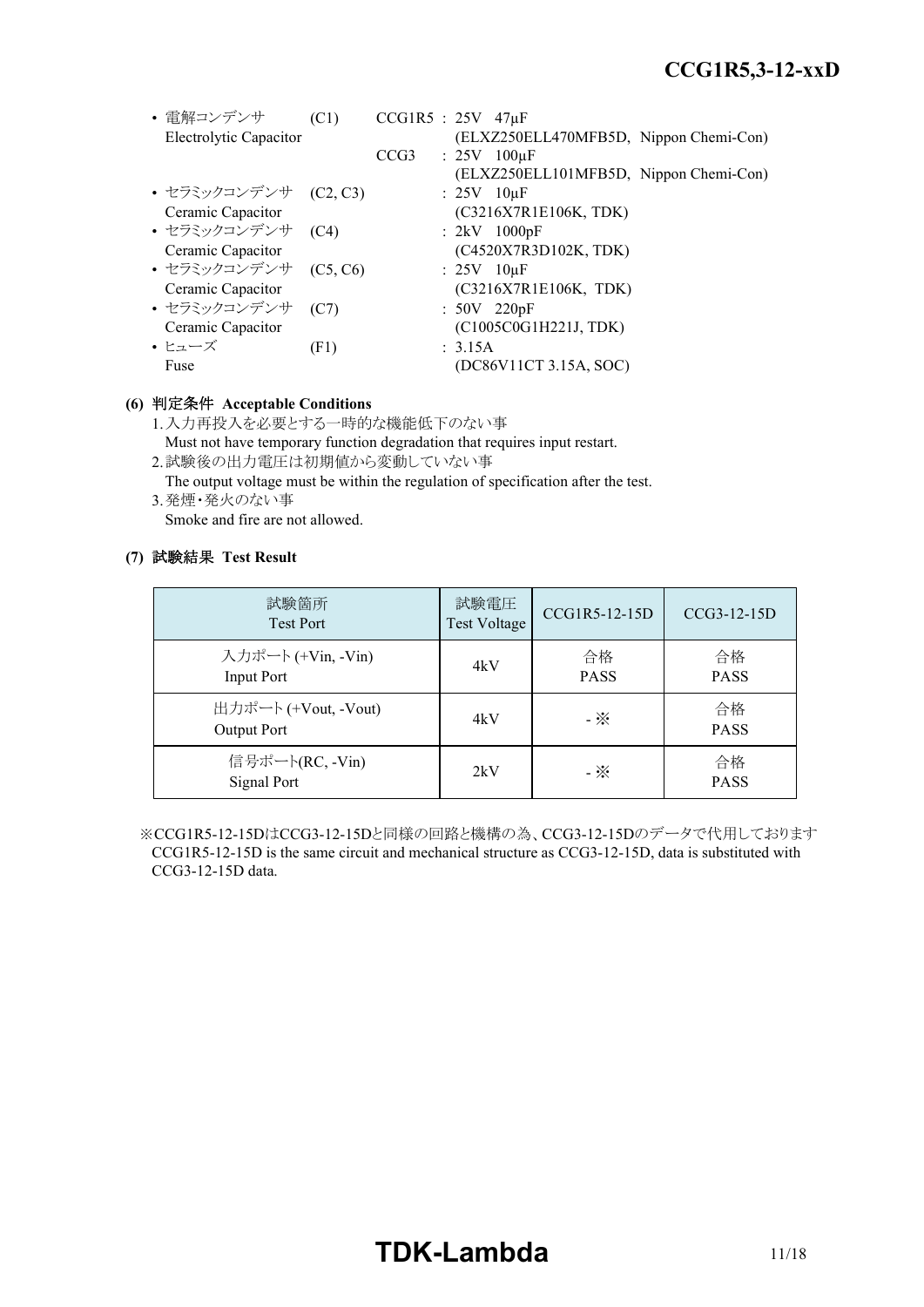# **5.** サージイミュニティ試験 **Surge Immunity Test (IEC61000-4-5)**

# **MODEL : CCG1R5-12-xxD, CCG3-12-xxD**

| (1) 使用計測器 Equipment Used |                                 |
|--------------------------|---------------------------------|
| • サージ試験機                 | : LSS-F02A1A (Noise Laboratory) |
| Surge Simulator          |                                 |
| • 結合インピーダンス              | $\cdot$ 20                      |
| Coupling Impedance       |                                 |
| • 結合コンデンサ                | : $18 \mu F$                    |
| Coupling Capacitance     |                                 |

#### **(2)** 供試品台数 **The Number of D.U.T.(Device Under Test)**

| $\cdot$ CCG1R5-12-15D | : $1 \oplus (1 \text{ unit})$ |
|-----------------------|-------------------------------|
|                       |                               |

| $\cdot$ CCG3-12-15D |  |  |  | : $1 \oplus (1 \text{ unit})$ |
|---------------------|--|--|--|-------------------------------|
|---------------------|--|--|--|-------------------------------|

# **(3)** 試験条件 **Test Conditions**

|                 | • 試験電圧                 | $: 2$ kV                                         |
|-----------------|------------------------|--------------------------------------------------|
| Differential    | <b>Test Voltage</b>    |                                                  |
| $: +, -$        | • 試験回数                 | : 5回                                             |
|                 | Number of Tests        | 5 times                                          |
| $: 25^{\circ}C$ | • 入力電圧                 | : 12VDC                                          |
|                 | Input Voltage          |                                                  |
| : 定格            |                        |                                                  |
| Rated           |                        |                                                  |
|                 |                        |                                                  |
| CCG3-12-15D     | $0A, 0.1A(0\%, 100\%)$ |                                                  |
|                 |                        | : ディファレンシャル<br>: CCG1R5-12-15D 0A,0.05A(0%,100%) |

# **(4)** 試験方法及び印加箇所 **Test Method and Device Test Point**

入力ポート(+Vin、-Vin)に規定のサージ電圧をディファレンシャルモードで印加する Apply the specified Surge Voltage to the Input Ports(+Vin, -Vin) with Differential Mode.

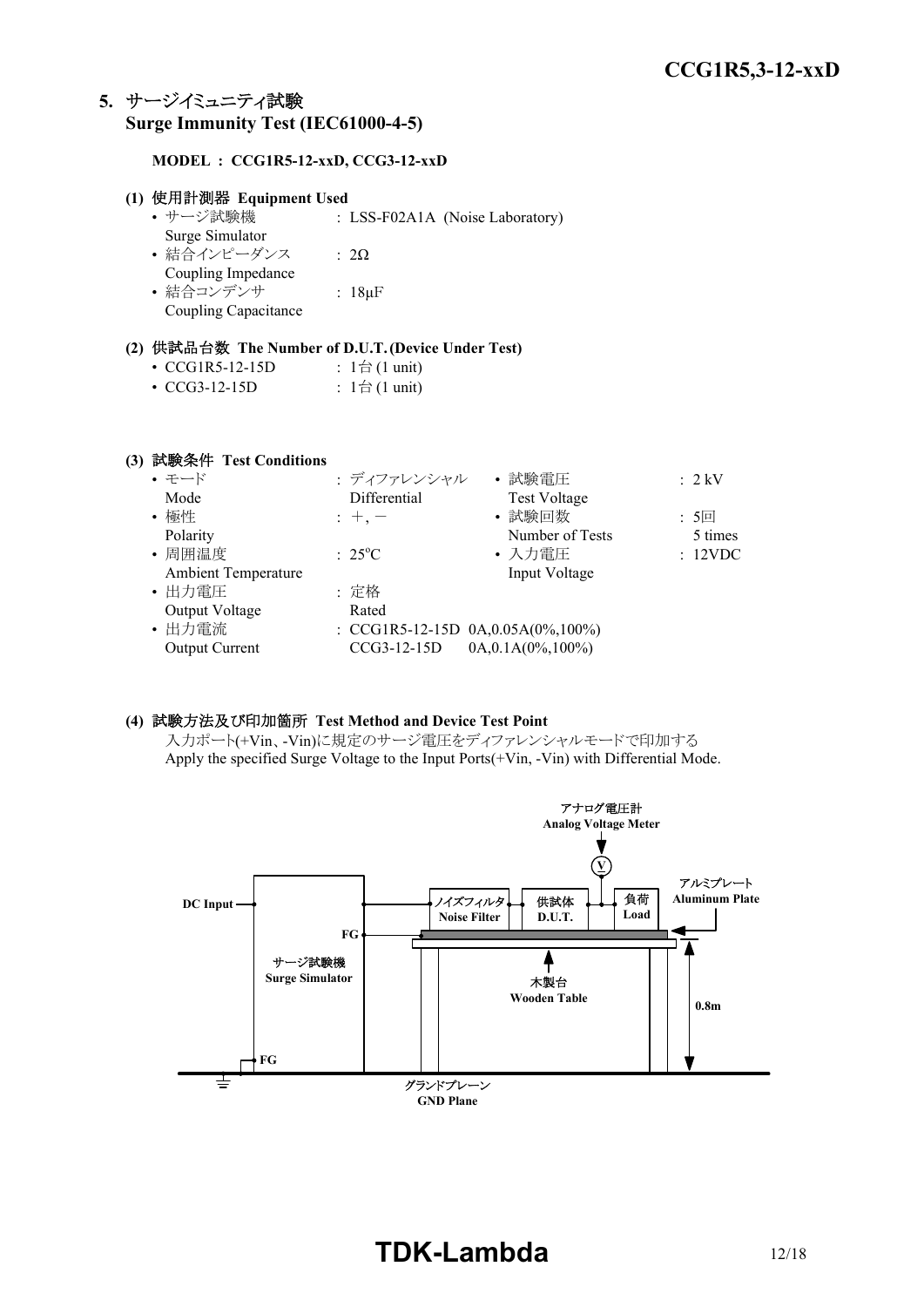# **(5)** 試験回路 **Test Circuit**



#### **(6)** 判定条件 **Acceptable Conditions**

1.入力再投入を必要とする一時的な機能低下のない事 Must not have temporary function degradation that requires input restart.

2.試験後の出力電圧は初期値から変動していない事

The output voltage must be within the regulation of specification after the test. 3.発煙・発火のない事

Smoke and fire are not allowed.

| 試験箇所<br><b>Test Port</b> | 試験電圧<br>Test Voltage | $CCG1R5-12-xxD$ | $CCG3-12-xxD$ |
|--------------------------|----------------------|-----------------|---------------|
| ディファレンシャル                | 2kV                  | 合格              | 合格            |
| Differential             |                      | <b>PASS</b>     | <b>PASS</b>   |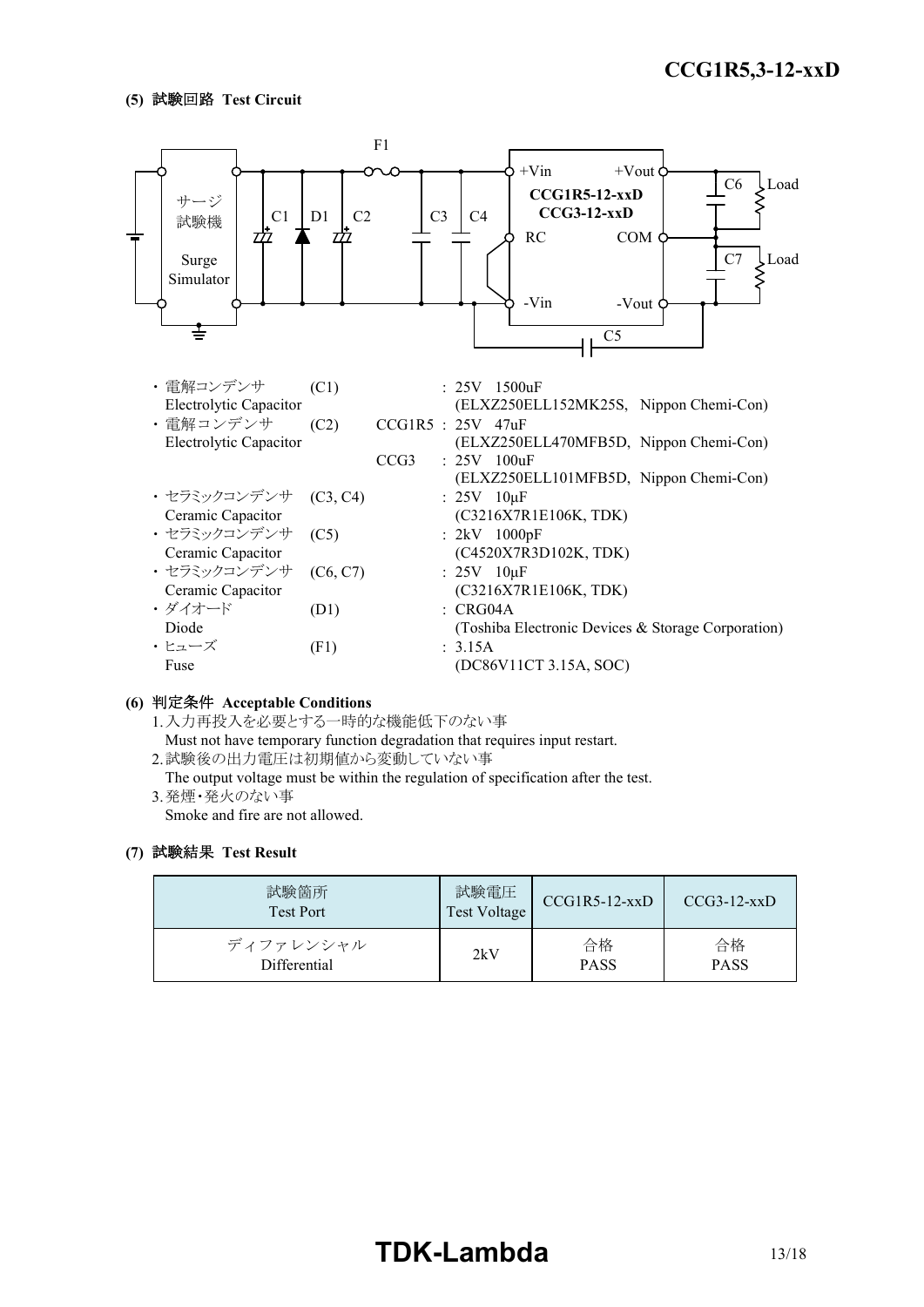# **6.** 伝導性無線周波数電磁界イミュニティ試験 **Conducted Disturbances, Induced by Radio-Frequency Field Immunity Test (IEC61000-4-6)**

# **MODEL : CCG1R5-12-xxD,CCG3-12-xxD**

## **(1)** 使用計測器 **Equipment Used**

• RF パワーアンプ : BBA150 (Rohde & Schwarz) RF Power Amplifier • シグナルジェネレータ : N5181A (Agilent Technologies) Signal Generator • 結合/減結合ネットワーク: CDN M316, CDN M216 (TESEQ) Coupling De-Coupling Network (CDN) • RF 注入クランプ : KEMZ801A (TESEQ) RF Injection Clamp • 減衰器 : BS5000 (Toyo) Attenuator

## **(2)** 供試品台数 **The Number of D.U.T. (Device Under Test)**

| • $CCG1R5-12-15D$ | : $1 \oplus (1 \text{ unit})$ |
|-------------------|-------------------------------|
|                   |                               |

• CCG3-12-15D :  $1 \oplus (1 \text{ unit})$ 

#### **(3)** 試験条件 **Test Conditions**

| • 電磁界周波数                         | $: 150kHz \sim 80MHz$             | • 試験電圧              | :10V    |
|----------------------------------|-----------------------------------|---------------------|---------|
| <b>Electromagnetic Frequency</b> |                                   | <b>Test Voltage</b> |         |
| • スイープコンディション                    | : 1.0%ステップ, 0.5秒保持                |                     |         |
| Sweep Condition                  | $1.0\%$ step up, 0.5 seconds hold |                     |         |
| • 周囲温度                           | $: 25^{\circ}C$                   | • 入力電圧              | : 12VDC |
| <b>Ambient Temperature</b>       |                                   | Input Voltage       |         |
| • 出力電圧                           | : 定格                              |                     |         |
| Output Voltage                   | Rated                             |                     |         |
| • 出力電流                           | : $CCG1R5-12-15D$ $0.05A(100%)$   |                     |         |
| Output Current                   | CCG3-12-15D                       | $0.1A(100\%)$       |         |

#### **(4)** 試験方法及び印加箇所 **Test Method and Device Test Point**

A. 入力ポート(+Vin、-Vin)および出力ポート(+Vo、-Vo)に規定の無線周波数電磁界をコモンモードで 印加する

Apply the specified Radio Frequency Electromagnetic Field to the Input Ports (+Vin, -Vin) and Output Ports (+Vo, -Vo) with Common Mode.



# **TDK-Lambda** 14/18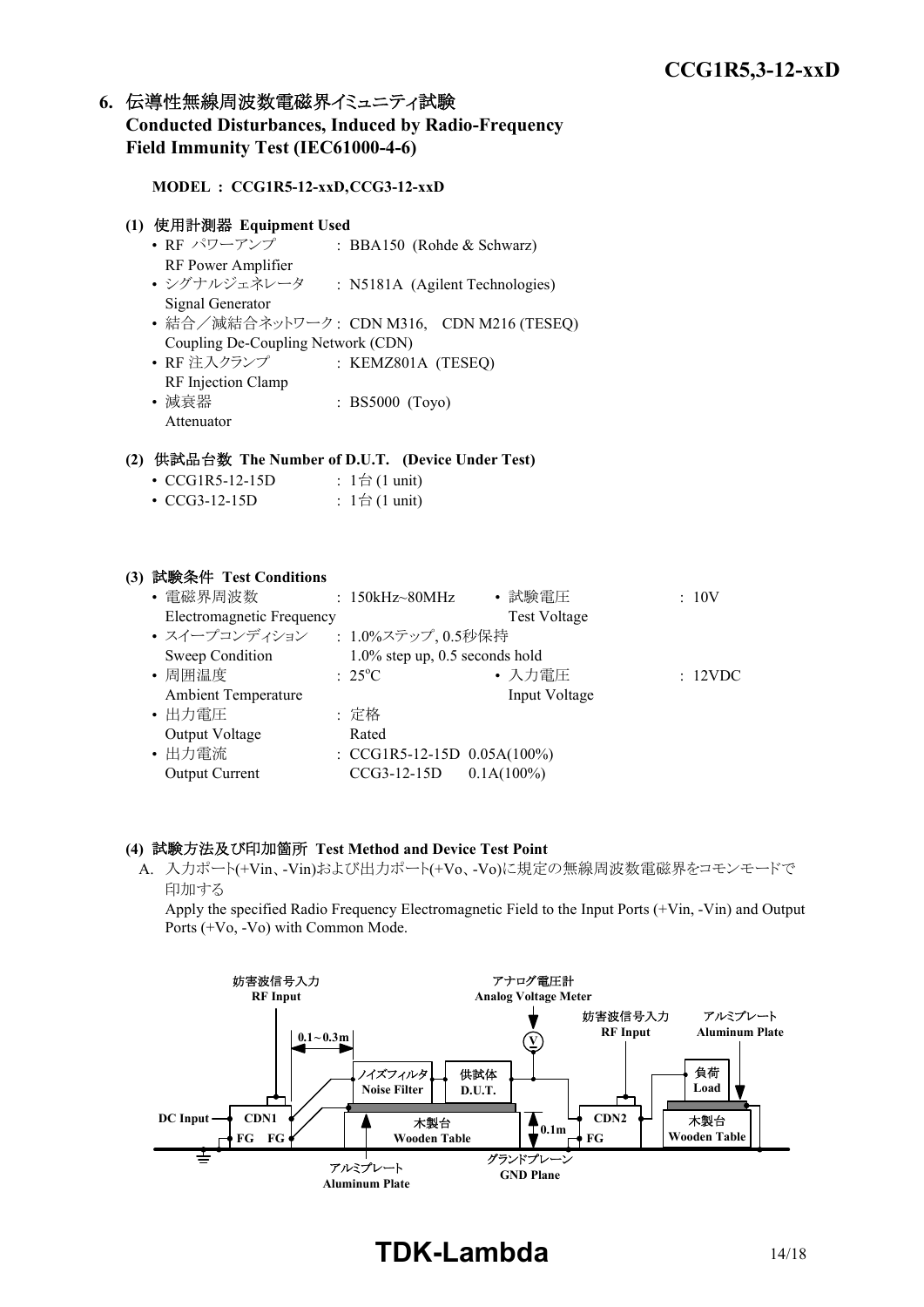*INSTRUCTION MANUAL* B. 信号ポート(RC, -Vin)に規定の無線周波数電磁界をコモンモードで印加する Apply the specified Radio Frequency Electromagnetic Field to the Signal Ports(RC, -Vin) with Common Mode.



**(5)** 試験回路 **Test Circuit**

A. 入力ポート



B. 信号ポート

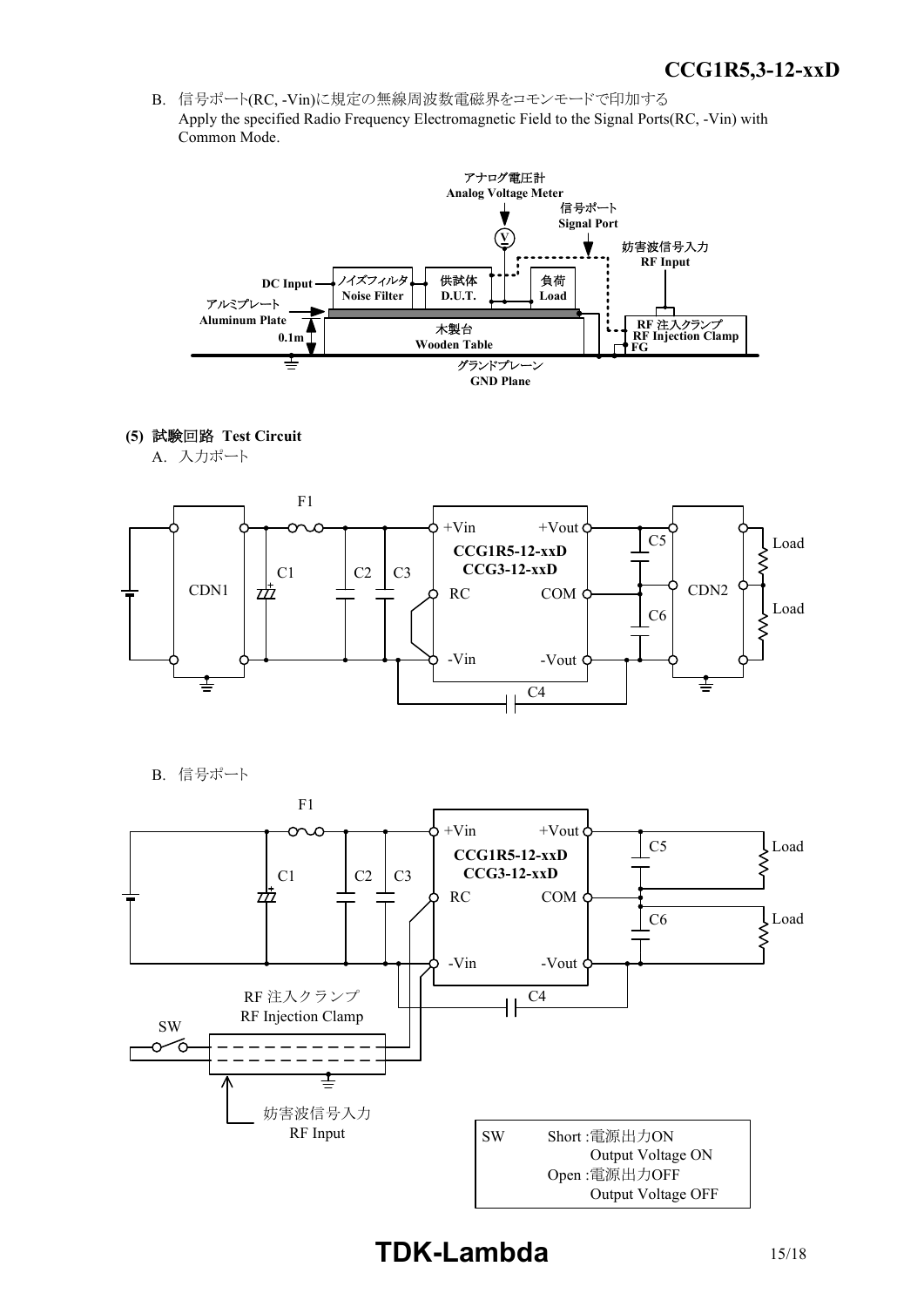| • 電解コンデンサ              | (C1) |  | $CCG1R5 : 25V 47\mu F$                 |
|------------------------|------|--|----------------------------------------|
| Electrolytic Capacitor |      |  | (ELXZ250ELL470MFB5D, Nippon Chemi-Con) |
|                        |      |  | $CCG3$ : 25V 100 $\mu$ F               |
|                        |      |  | (ELXZ250ELL101MFB5D, Nippon Chemi-Con) |
| • セラミックコンデンサ (C2, C3)  |      |  | $: 25V$ 10 $\mu$ F                     |
| Ceramic Capacitor      |      |  | (C3216X7R1E106K, TDK)                  |
| • セラミックコンデンサ (C4)      |      |  | $: 2kV$ 1000pF                         |
| Ceramic Capacitor      |      |  | (C4520X7R3D102K, TDK)                  |
| • セラミックコンデンサ (C5, C6)  |      |  | $: 25V$ 10 $\mu$ F                     |
| Ceramic Capacitor      |      |  | (C3216X7R1E106K, TDK)                  |
| • ヒューズ                 | (F1) |  | : 3.15A                                |
| Fuse                   |      |  | (DC86V11CT 3.15A, SOC)                 |

# **(6)** 判定条件 **Acceptable Conditions**

1.試験中、5%を超える出力電圧の変動のない事

The regulation of output voltage must not exceed 5% of initial value during test. 2.試験後の出力電圧は初期値から変動していない事

The output voltage must be within the regulation of specification after the test. 3.発煙・発火のない事

Smoke and fire are not allowed.

# **(7)** 試験結果 **Test Result**

| 試験箇所<br><b>Test Port</b>                | 試験電圧<br><b>Test Voltage</b> | CCG1R5-12-15D     | $CCG3-12-15D$     |
|-----------------------------------------|-----------------------------|-------------------|-------------------|
| 入力ポート (+Vin, -Vin)<br><b>Input Port</b> | 10V                         | 合格<br><b>PASS</b> | 合格<br><b>PASS</b> |
| 出力ポート (+Vout, -Vout)<br>Output Port     | 10V                         | - ※               | 合格<br><b>PASS</b> |
| 信号ポート(RC, -Vin)<br>Signal Port          | 10V                         | - ※               | 合格<br><b>PASS</b> |

※CCG1R5-12-15DはCCG3-12-15Dと同様の回路と機構の為、CCG3-12-15Dのデータで代用しております CCG1R5-12-15D is the same circuit and mechanical structure as CCG3-12-15D, data is substituted with CCG3-12-15D data.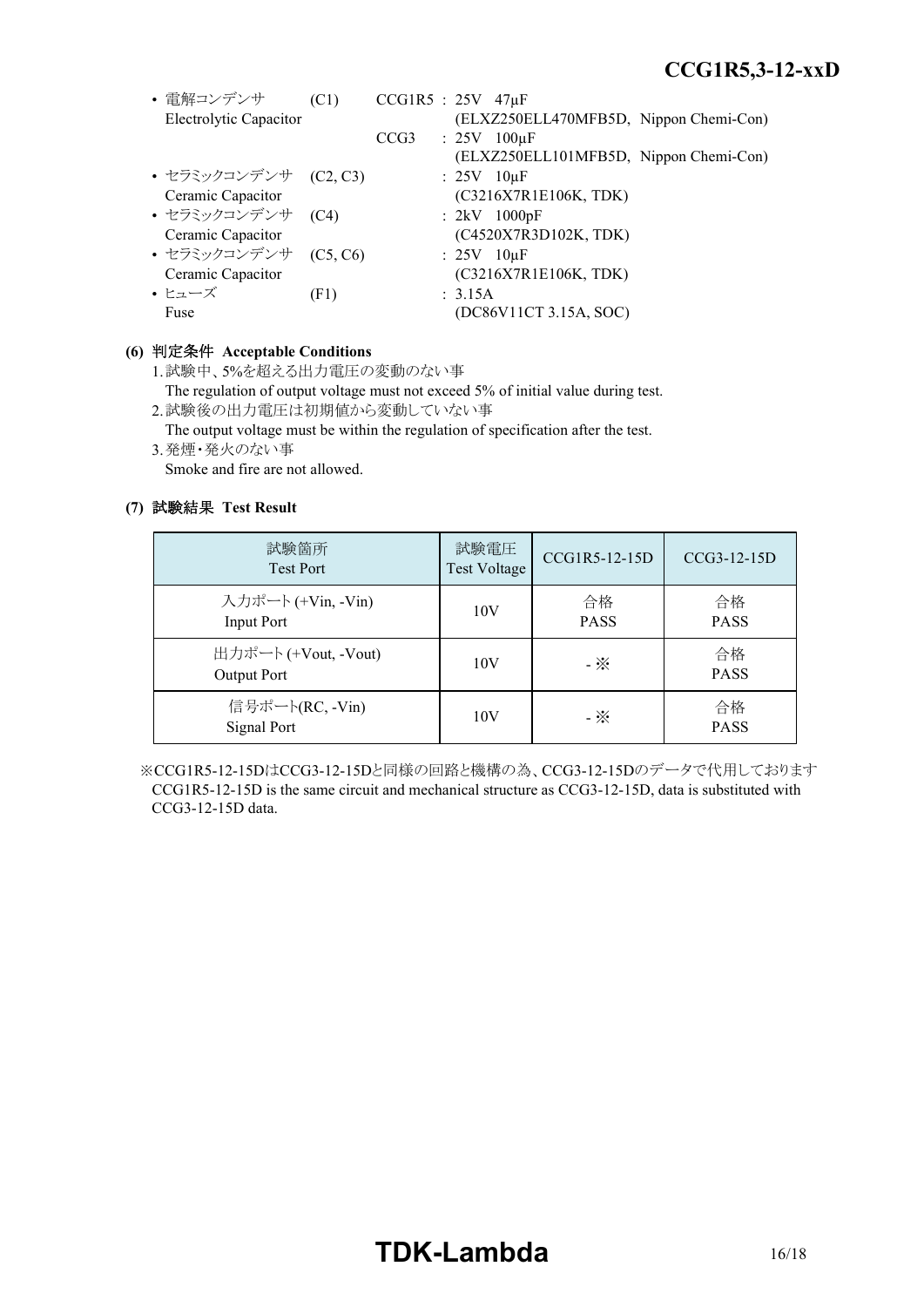# **7.** 電力周波数磁界イミュニティ試験 **Power Frequency Magnetic Field Immunity Test (IEC61000-4-8)**

# **MODEL : CCG3-12-xxD**

※CCG1R5-12-xxDはCCG3-12-xxDと同様の回路と機構の為、CCG3-12-xxDのデータで代用しております CCG1R5-12-xxD is the same circuit and mechanical structure as CCG3-12-xxD, data is substituted with CCG3-12-xxD data.

# **(1)** 使用計測器 **Equipment Used**

• ACパワーソース : AA2000XG (Takasago) AC Power Source • ヘルムホルツコイル : HHS5215/10A (Schwarzbeck) Helmholtz Coil

# **(2)** 供試品台数 **The Number of D.U.T. (Device Under Test)**

• CCG3-12-15D :  $1 \oplus (1 \text{ unit})$ 

# **(3)** 試験条件 **Test Conditions**

| • 磁界強度                     | : 30A/m                               |
|----------------------------|---------------------------------------|
| Magnetic Field Strength    |                                       |
| • 印加磁界周波数                  | : 50Hz, 60Hz                          |
| Magnetic Frequency         |                                       |
| • 印加方向                     | : X, Y, Z                             |
| Direction                  |                                       |
| • 試験時間                     | : 10秒以上(各方向)                          |
| <b>Test Duration</b>       | More than 10 seconds (Each Direction) |
| • 周囲温度                     | $: 25^{\circ}C$                       |
| <b>Ambient Temperature</b> |                                       |
| • 入力電圧                     | : 12VDC                               |
| Input Voltage              |                                       |
| • 出力電圧                     | : 定格                                  |
| Output Voltage             | Rated                                 |
| • 出力電流                     | : $CCG3-12-15D$ $0.1A(100%)$          |
| <b>Output Current</b>      |                                       |

## **(4)** 試験方法 **Test Method**

供試体に向け、ヘルムホルツコイルから規定の電力周波数磁界を放射する Apply the specified Power Frequency Magnetic Field from the Helmholtz Coil to DUT.



# **TDK-Lambda** 17/18